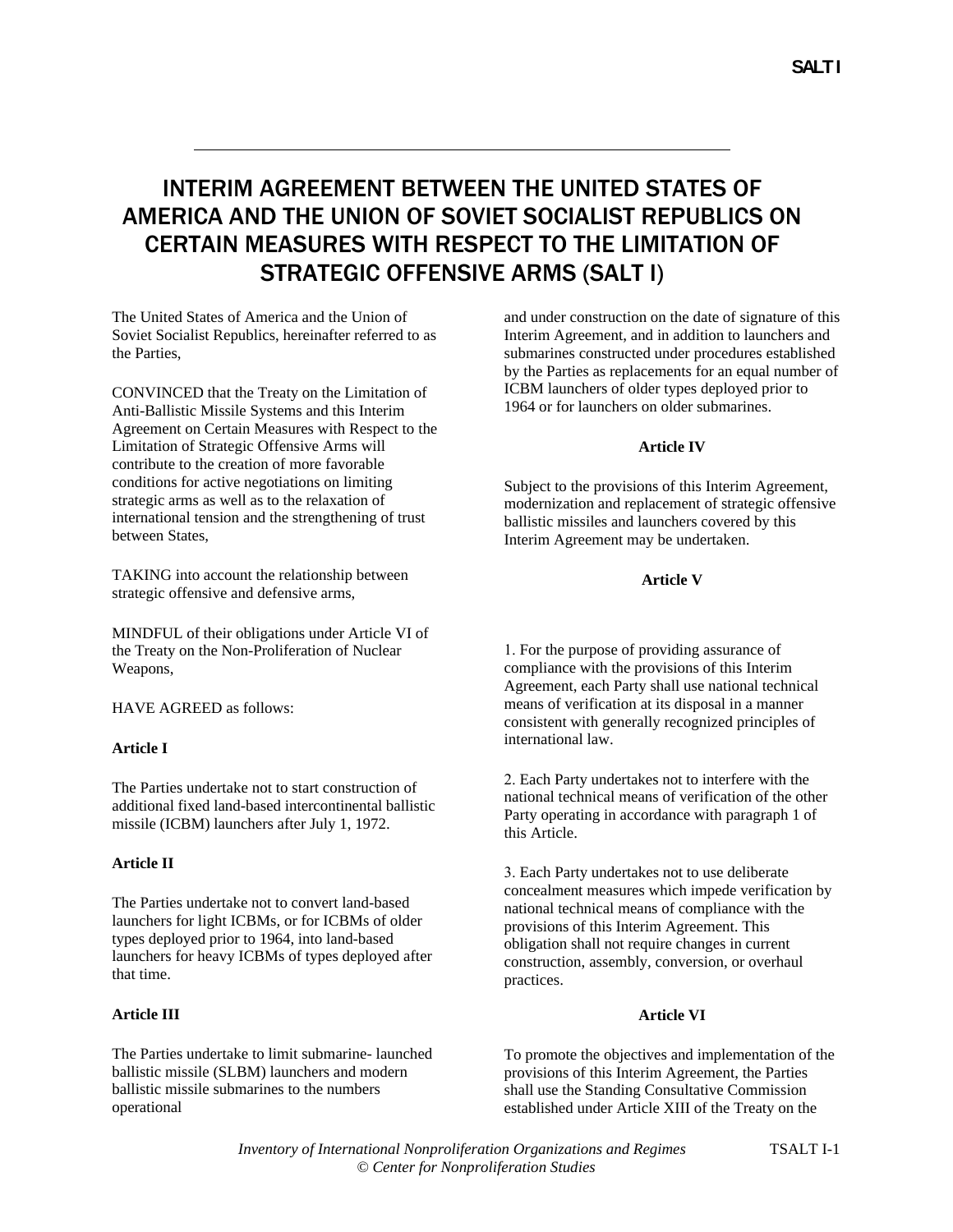Limitation of Anti-Ballistic Missile Systems in accordance with the provisions of that Article.

# **Article VII**

The Parties undertake to continue active negotiations for limitations on strategic offensive arms. The obligations provided for in this Interim Agreement shall not prejudice the scope or terms of the limitations on strategic offensive arms which may be worked out in the course of further negotiations.

### **Article VIII**

1. This Interim Agreement shall enter into force upon exchange of written notices of acceptance by each Party, which exchange shall take place simultaneously with the exchange of instruments of ratification of the Treaty on the Limitation of Anti-Ballistic Missile Systems.

2. This Interim Agreement shall remain in force for a period of five years unless replaced earlier by an agreement on more complete measures limiting strategic offensive arms. It is the objective of the Parties to conduct active follow-on negotiations with the aim of concluding such an agreement as soon as possible.

3. Each Party shall, in exercising its national sovereignty, have the right to withdraw from this Interim Agreement if it decides that extraordinary events related to the subject matter of this Interim Agreement have jeopardized its supreme interests. It shall give notice of its decision to the other Party six months prior to withdrawal from this Interim Agreement. Such notice shall include a statement of the extraordinary events the notifying Party regards as having jeopardized its supreme interests.

**DONE** at Moscow on May 26, 1972, in two copies, each in the English and Russian languages, both texts being equally authentic.

# **FOR THE UNITED STATES OF AMERICA:**

# **RICHARD NIXON**

*President of the United States of America*

### **FOR THE UNION OF SOVIET SOCIALIST REPUBLICS:**

# **L.I. BREZHNEV**

*General Secretary of the* 

*Central Committee of the CPSU*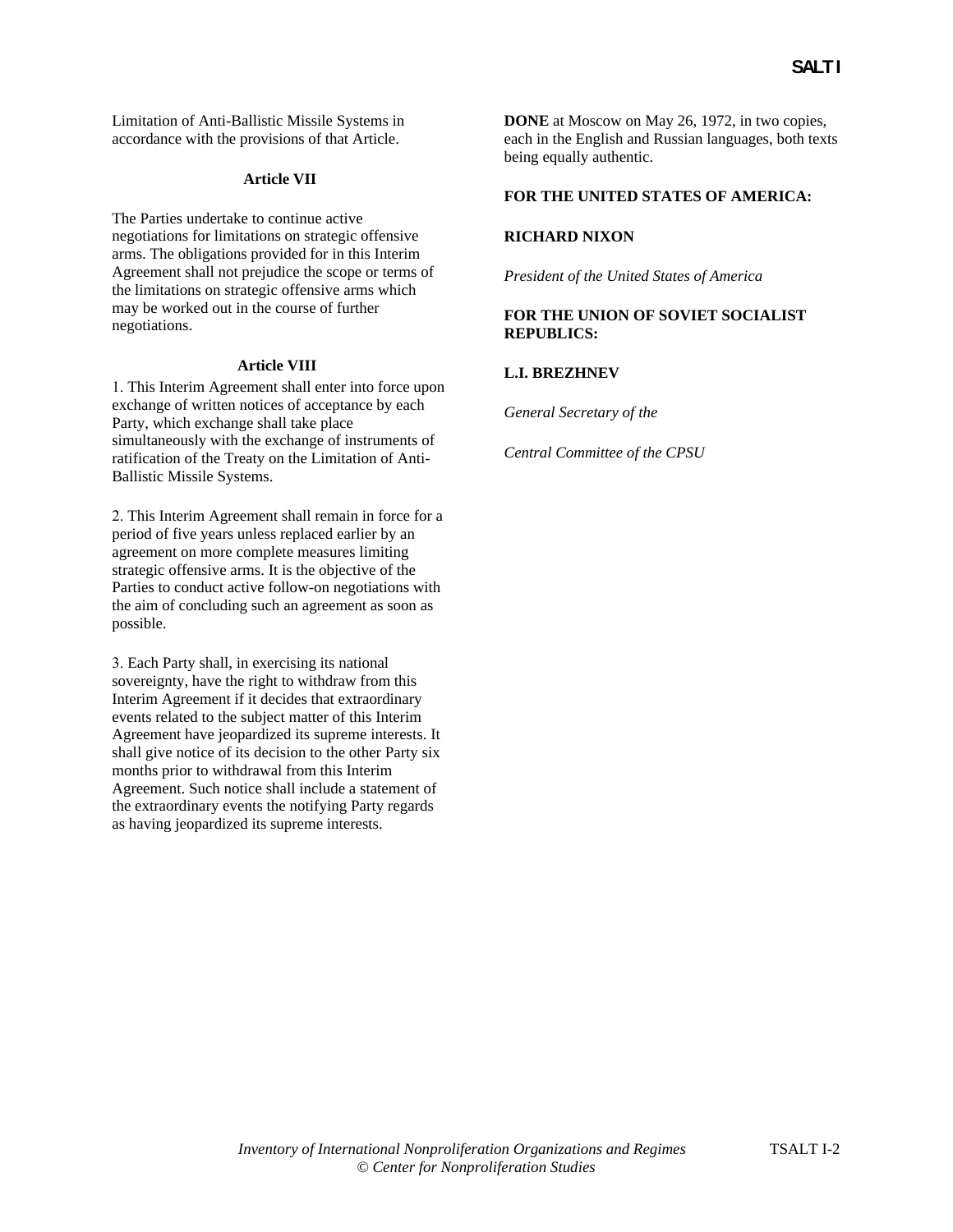# PROTOCOL TO THE INTERIM AGREEMENT BETWEEN THE UNITED STATES OF AMERICA AND THE UNION OF SOVIET SOCIALIST REPUBLICS ON CERTAIN MEASURES WITH RESPECT TO THE LIMITATION OF STRATEGIC OFFENSIVE ARMS

The United States of America and the Union of Soviet Socialist Republics, hereinafter referred to as the Parties,

Having agreed on certain limitations relating to submarine-launched ballistic missile launchers and modern ballistic missile submarines, and to replacement procedures, in the Interim Agreement,

Have agreed as follows:

The Parties understand that, under Article III of the Interim Agreement, for the period during which that Agreement remains in force:

The United States may have no more than 710 ballistic missile launchers on submarines (SLBMs) and no more than 44 modern ballistic missile submarines. The Soviet Union may have no more than 950 ballistic missile launchers on submarines and no more than 62 modern ballistic missile submarines.

Additional ballistic missile launchers on submarines up to the above-mentioned levels, in the United States — over 656 ballistic missile launchers on nuclear-powered submarines, and in the USSR over 740 ballistic missile launchers on nuclearpowered submarines, operational and under construction, may become operational as replacements for equal numbers of ballistic missile launchers of older types deployed prior to 1964 or of ballistic missile launchers on older submarines.

The deployment of modern SLBMs on any submarine, regardless of type, will be counted against the total level of SLBMs permitted for the United States and the USSR.

This Protocol shall be considered an integral part of the Interim Agreement.

**DONE** at Moscow this 26th day of May, 1972

# **FOR THE UNITED STATES OF AMERICA:**

# **RICHARD NIXON**

*President of the United States of America*

# **FOR THE UNION OF SOVIET SOCIALIST REPUBLICS:**

# **L.I. BREZHNEV**

*General Secretary of the*

*Central Committee of the CPSU*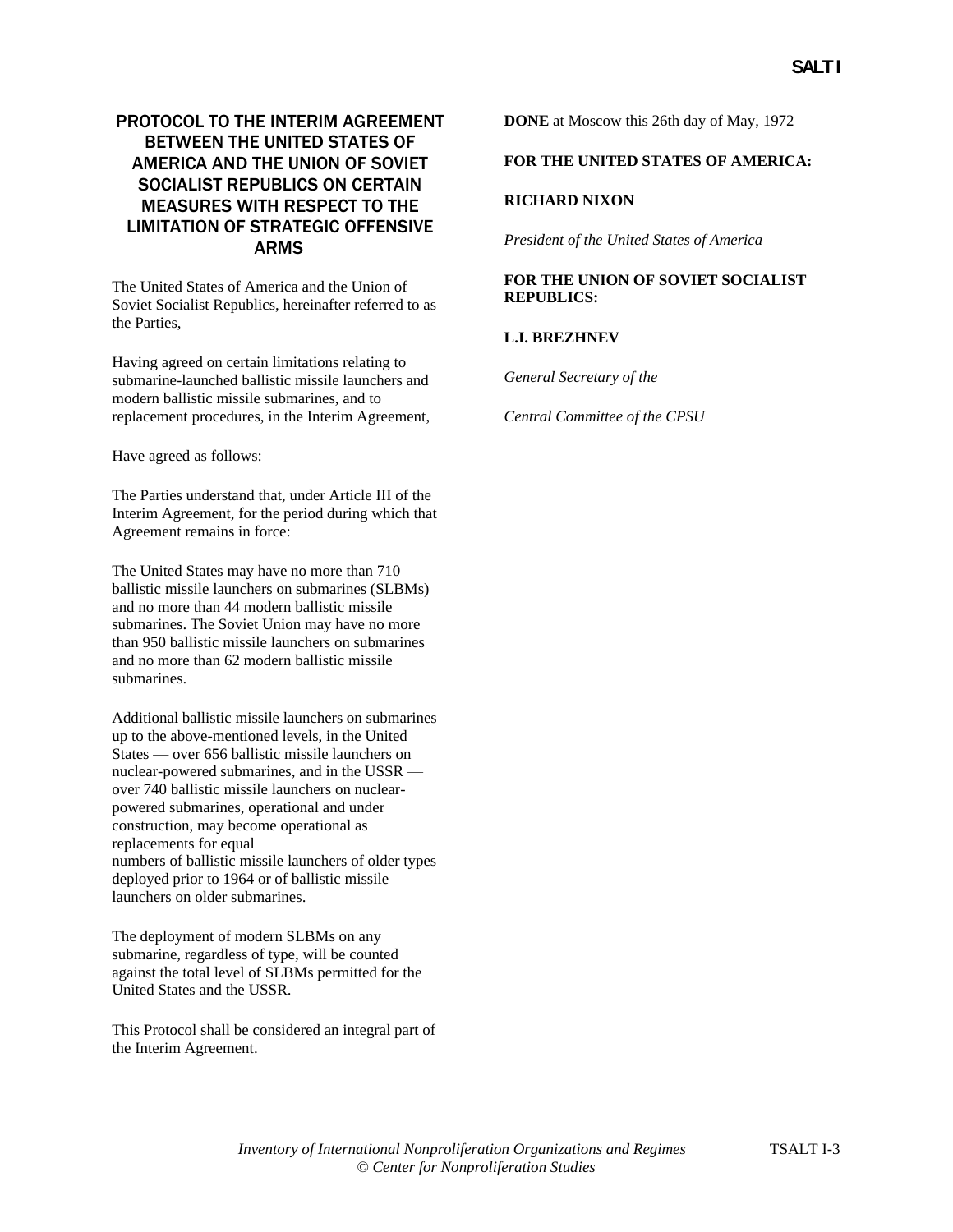# AGREED STATEMENTS, COMMON UNDERSTANDINGS, AND UNILATERAL STATEMENTS REGARDING THE INTERIM AGREEMENT BETWEEN THE UNITED STATES OF AMERICA AND THE UNION OF SOVIET SOCIALIST REPUBLICS ON CERTAIN MEASURES WITH RESPECT TO THE LIMITATION OFSTRATEGIC OFFENSIVE ARMS

### **1. Agreed Statements**

The document set forth below was agreed upon and initialed by the Heads of the Delegations on May 26, 1972 (letter designations added):

### $[A]$

The Parties understand that land-based ICBM launchers referred to in the Interim Agreement are understood to be launchers for strategic ballistic missiles capable of ranges in excess of the shortest dis-tance between the northeastern border of the conti-nental United States and the northwestern border of the continental USSR.

### $[B]$

The Parties understand that fixed land-based ICBM launchers under active construction as of the date of signature of the Interim Agreement may be completed.

### $[<sub>C</sub>]$

The Parties understand that in the process of modernization and replacement the dimensions of land-based ICBM silo launchers will not be significantly increased.

### $[D]$

The Parties understand that during the period of the Interim Agreement there shall be no significant increase in the number of ICBM or SLBM test and training launchers, or in the number of such launchers for modern land-based heavy ICBMs. The Parties further understand that construction or conversion of ICBM launchers at test ranges shall be undertaken only for purposes of testing and training.

### [E]

The Parties understand that dismantling or destruction of ICBM launchers of older types deployed prior to 1964 and ballistic missile launchers on older submarines being replaced by new SLBM launchers on modern submarines will be initiated at the time of the beginning of sea trials of a replacement submarine, and will be completed in the shortest possible agreed period of time. Such dismantling or destruction, and timely notification thereof, will be accomplished under procedures to be agreed in the Standing Consultative Commission.

### **2. Common Understandings**

Common understanding of the Parties on the following matters was reached during the negotiations:

### **A. Increase in ICBM Silo Dimensions**

Ambassador Smith made the following statement on May 26, 1972:

The Parties agree that the term "significantly increased" means that an increase will not be greater than 10-15 percent of the present dimensions of landbased ICBM silo launchers.

Minister Semenov replied that this statement corresponded to the Soviet understanding.

### **B. Standing Consultative Commission**

Ambassador Smith made the following statement on May 22, 1972:

The United States proposes that the sides agree that, with regard to initial implementation of the ABM Treaty's Article XIII on the Standing Consultative Commission (SCC) and of the consultation Articles to the Interim Agreement on offensive arms and the Accidents Agreement,

See Article 7 of Agreement to Reduce the Risk of the Outbreak of Nuclear War Between the United States of America and the Union of Soviet Socialist Republics, signed Sept. 30, 1971 agreement establishing the SCC will be worked out early in the follow-on SALT negotiations; until that is completed, the following arrangements will prevail: when SALT is in session, any consultation desired by either side under these Articles can be carried out by the two SALT Delegations; when SALT is not in session,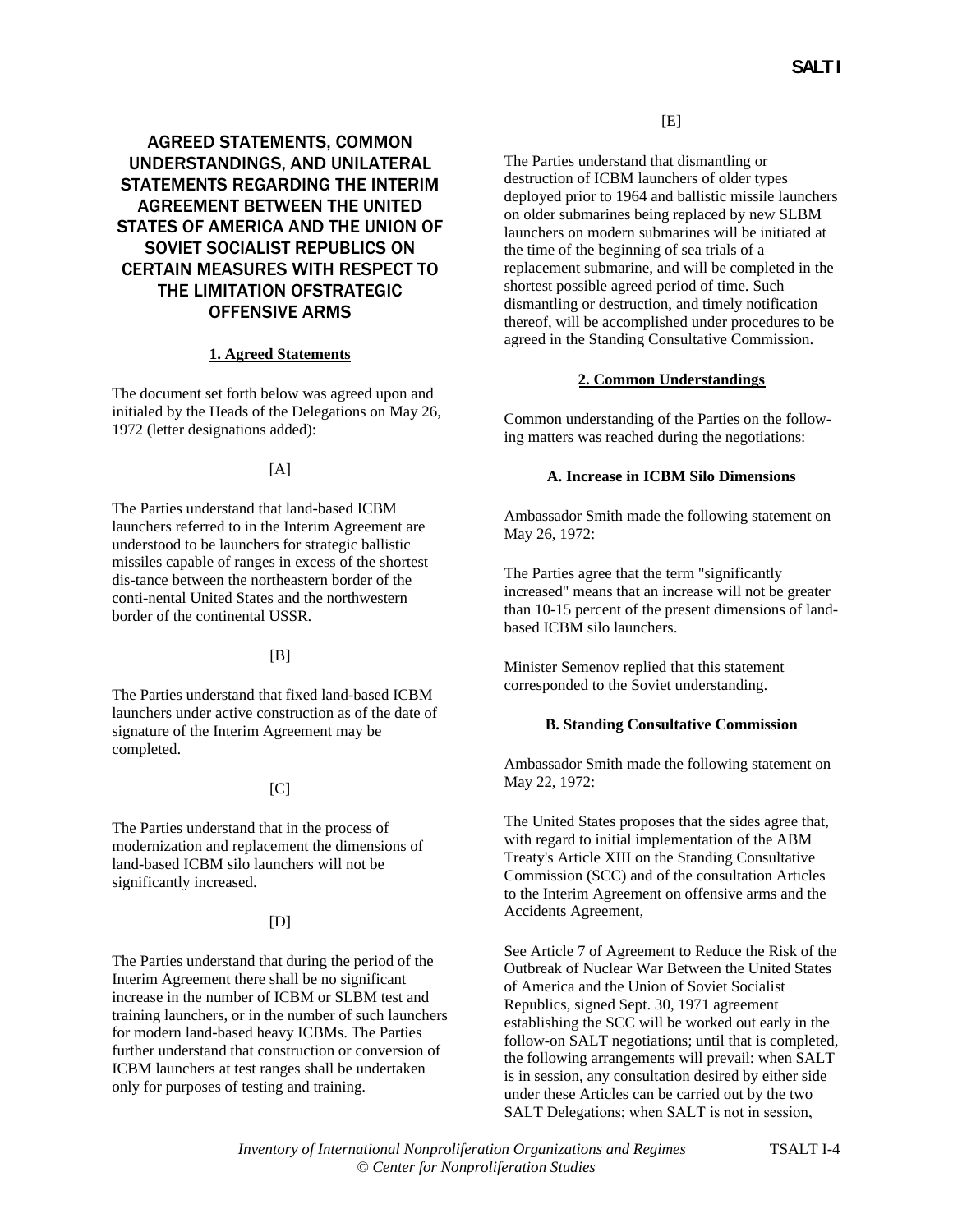*ad hoc* arrangements for any desired consultations under these Articles may be made through diplomatic channels.

Minister Semenov replied that, on an *ad referendum* basis, he could agree that the U.S. statement corresponded to the Soviet understanding.

# **C. Standstill**

On May 6, 1972, Minister Semenov made the following statement:

In an effort to accommodate the wishes of the U.S. side, the Soviet Delegation is prepared to proceed on the basis that the two sides will in fact observe the obligations of both the Interim Agreement and the ABM Treaty beginning from the date of signature of these two documents.

In reply, the U.S. Delegation made the following statement on May 20, 1972:

The United States agrees in principle with the Soviet statement made on May 6 concerning observance of obligations beginning from date of signature but we would like to make clear our understanding that this means that, pending ratification and acceptance, neither side would take any action prohibited by the agreements after they had entered into force. This understanding would continue to apply in the absence of notification by either signatory of its intention not to proceed with ratification or approval.

The Soviet Delegation indicated agreement with the U.S. statement.

# **3. Unilateral Statements**

(a) The following noteworthy unilateral statements were made during the negotiations by the United States Delegation:

# **A. Withdrawal from the ABM Treaty**

On May 9, 1972, Ambassador Smith made the following statement:

The U.S. Delegation has stressed the importance the U.S. Government attaches to achieving agreement on more complete limitations on strategic offensive arms, following agreement on an ABM Treaty and on an Interim Agreement on certain measures with

respect to the limitation of strategic offensive arms. The U.S. Delegation believes that an objective of the follow-on negotiations should be to constrain and reduce on a long-term basis threats to the survivability of our respective strategic retaliatory forces. The USSR Delegation has also indicated that the objectives of SALT would remain unfulfilled without the achievement of an agreement providing for more complete limitations on strategic offensive arms. Both sides recognize that the initial agreements would be steps toward the achievement of more complete limitations on strategic arms. If an agreement providing for more complete strategic offensive arms limitations were not achieved within five years, U.S. supreme interests could be jeopardized. Should that occur, it would constitute a basis for withdrawal from the ABM Treaty. The United States does not wish to see such a situation occur, nor do we believe that the USSR does. It is because we wish to prevent such a situation that we emphasize the importance the U.S. Government attaches to achievement of more complete limitations on strategic offensive arms. The U.S. Executive will inform the Congress, in connection with Congressional consideration of the ABM Treaty and the Interim Agreement, of this statement of the U.S. position.

### **B. Land-Mobile ICBM Launchers**

The U.S. Delegation made the following statement on May 20, 1972:

In connection with the important subject of land-mobile ICBM launchers, in the interest of concluding the Interim Agreement the U.S. Delegation now withdraws its proposal that Article Ior an agreed statement explicitly prohibit the deployment of mobile land-based ICBM launchers. I have been instructed to inform you that, while agreeing to defer the question of limitation of operational land-mobile ICBM launchers to the subsequent negotiations on more complete limitations on strategic offensive arms, the United States would consider the deployment of operational land-mobile ICBM launchers during the period of the Interim Agreement as inconsistent with the objectives of that Agreement.

# **C. Covered Facilities**

The U.S. Delegation made the following statement on May 20, 1972:

I wish to emphasize the importance that the United States attaches to the provisions of Article V,